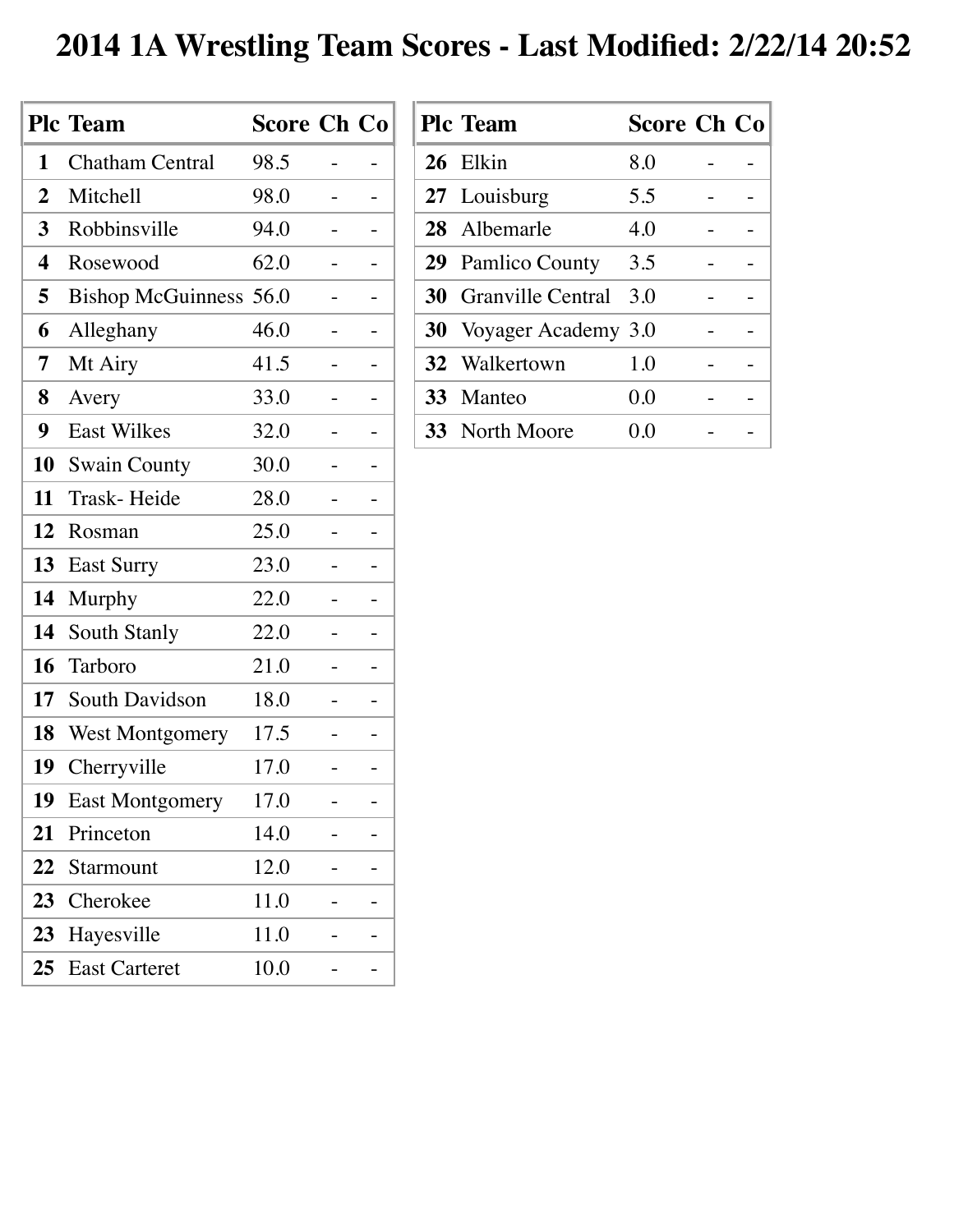## **2014 2A Wrestling Team Scores - Last Modified: 2/22/14 21:03**

|                  | <b>Plc Team</b>       | <b>Score Ch Co</b> |   |  |
|------------------|-----------------------|--------------------|---|--|
| 1                | Thomasville           | 95.5               |   |  |
| $\boldsymbol{2}$ | Croatan               | 95.0               |   |  |
| $\mathbf{3}$     | <b>Newton Conover</b> | 90.5               |   |  |
| 4                | West Caldwell         | 88.0               |   |  |
| 5                | <b>TW Andrews</b>     | 65.0               | 1 |  |
| 6                | West Wilkes           | 61.0               |   |  |
| 7                | Southwest Onslow      | 56.0               |   |  |
| 8                | North Pitt            | 54.5               |   |  |
| 9                | Carrboro              | 53.0               |   |  |
| 10               | <b>West Lincoln</b>   | 46.0               |   |  |
| 11               | Dixon                 | 45.5               |   |  |
| 12               | First Flight          | 45.0               | 1 |  |
| 13               | Wheatmore             | 41.0               |   |  |
| 14               | <b>Bunker Hill</b>    | 38.0               |   |  |
| 14               | <b>Wilkes Central</b> | 38.0               |   |  |
| 16               | Ruther.-Spindale      | 36.5               |   |  |
| 17               | Hendersonville        | 35.5               |   |  |
| 18               | Holmes                | 35.0               |   |  |
| 19               | <b>Bandys</b>         | 34.0               |   |  |
| 19               | Washington            | 34.0               |   |  |
| 21               | <b>North Surry</b>    | 31.0               |   |  |
| 22               | Ayden-Grifton         | 29.0               |   |  |
| 22               | <b>Hunter Huss</b>    | 29.0               |   |  |
| 22               | Providence Grove      | 29.0               |   |  |
|                  | 25 North Wilkes       | 27.0               |   |  |

|                 | <b>Plc Team</b>              | <b>Score Ch Co</b> |                          |
|-----------------|------------------------------|--------------------|--------------------------|
| 26              | Central Academy 25.0         |                    |                          |
| 27              | <b>Currituck County 24.0</b> |                    |                          |
| 28              | Ashe County                  | 23.5               |                          |
| 29              | <b>Surry Central</b>         | 22.0               |                          |
| 30              | Trinity                      | 21.0               |                          |
| 31              | Lexington                    | 20.0               |                          |
| 32              | Carver                       | 19.5               |                          |
| 32 <sup>2</sup> | North Brunswick              | 19.5               |                          |
| 34              | Northeastern                 | 19.0               |                          |
| 35 <sup>5</sup> | <b>East Lincoln</b>          | 16.0               |                          |
| 36              | Salisbury                    | 15.0               |                          |
| 36              | <b>West Davidson</b>         | 15.0               |                          |
| 38              | Forbush                      | 14.0               | $\overline{\phantom{0}}$ |
| <b>38</b>       | <b>Southern Vance</b>        | 14.0               |                          |
| 40              | Monroe                       | 13.0               |                          |
| 40              | South Granville              | 13.0               |                          |
|                 | 42 Chase                     | 12.0               |                          |
| 43              | <b>South Stokes</b>          | 11.0               |                          |
| 44              | North Lenoir                 | 10.0               |                          |
| 45              | Maiden                       | 8.0                | 1                        |
| 46              | <b>Brevard</b>               | 5.5                |                          |
| 47              | Parkwood                     | 5.0                |                          |
| 48              | Clinton                      | 4.0                |                          |
| 48              | Durham                       | 4.0                |                          |
| 48              | Mt Pleasant                  | 4.0                | $\mathbf{1}$             |

|    | <b>Plc Team</b>          | <b>Score Ch Co</b> |  |
|----|--------------------------|--------------------|--|
| 48 | Owen                     | 4.0                |  |
| 48 | <b>West Stanly</b>       | 4.0                |  |
| 53 | <b>Bartlett Yancey</b>   | 3.0                |  |
| 53 | <b>East Burke</b>        | 3.0                |  |
| 53 | Graham                   | 3.0                |  |
| 56 | <b>East Rutherford</b>   | 2.0                |  |
| 56 | Franklinton              | 2.0                |  |
| 56 | Northside (Jax)          | 2.0                |  |
| 59 | <b>Farmville Central</b> | 1.0                |  |
| 59 | <b>Pasquotank County</b> | 1.0                |  |
| 59 | Randleman                | 1.0                |  |
| 59 | South Lenoir             | 1.0                |  |
| 59 | St. Pauls                | 1.0                |  |
| 64 | <b>Bunn</b>              | 0.0                |  |
| 64 | Cummings                 | 0.0                |  |
| 64 | <b>East Duplin</b>       | $0.0\,$            |  |
| 64 | Franklin                 | 0.0                |  |
| 64 | Jimmy C. Draughn         | 0.0                |  |
| 64 | North Rowan              | $0.0\,$            |  |
| 64 | <b>Roanoke Rapids</b>    | $0.0\,$            |  |
|    | <b>64</b> Shelby         | 0.0                |  |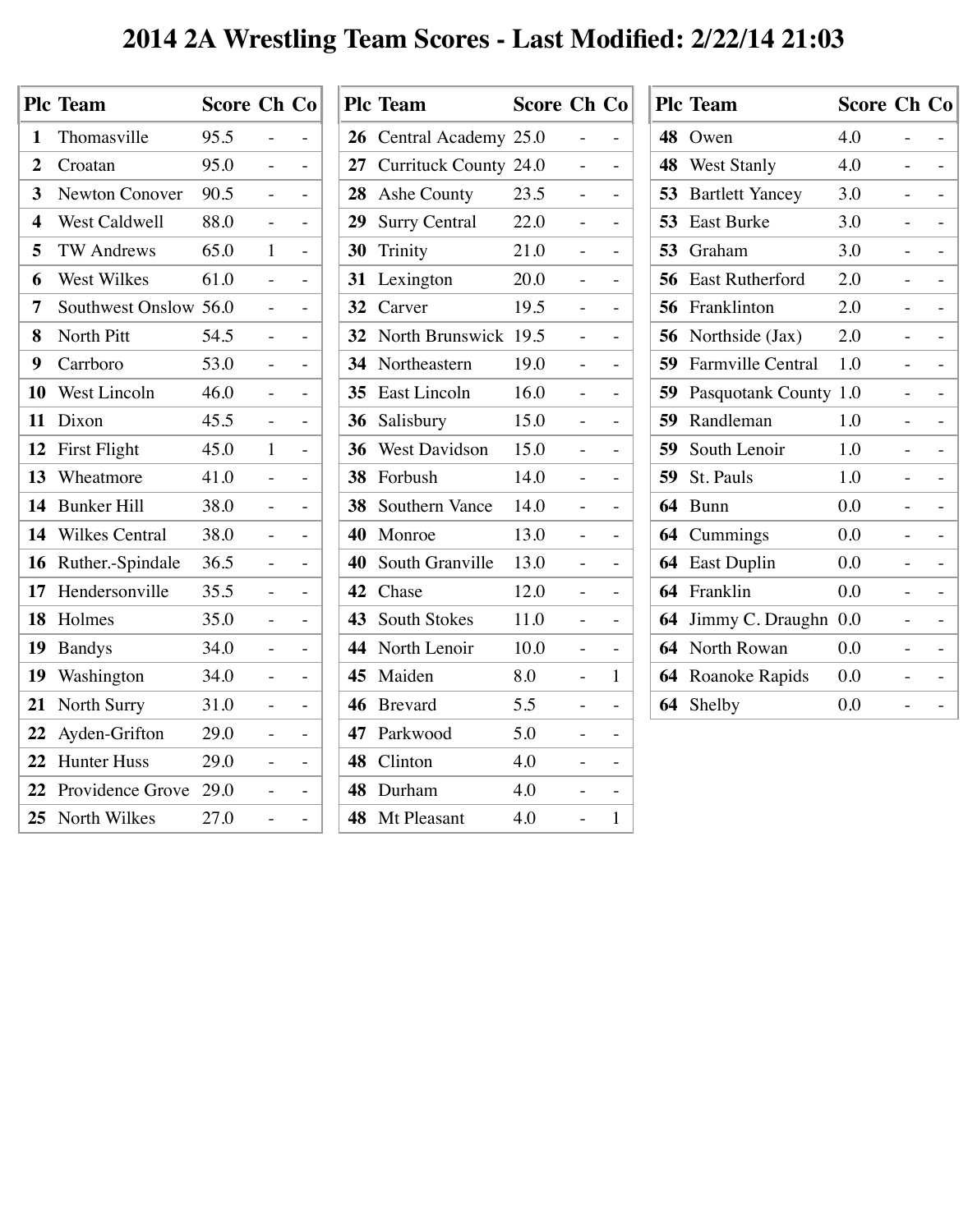## **2014 3A Wrestling Team Scores - Last Modified: 2/22/14 20:23**

|   | <b>Plc Team</b>        | Score Ch Co |                |                                                        | <b>Plc Team</b>           | Score Ch Co |                          |                                                   |  | <b>Plc Team</b>         |         | Score Ch Co                        | <b>Plc Team</b>    | Score Ch Co |                          |  |
|---|------------------------|-------------|----------------|--------------------------------------------------------|---------------------------|-------------|--------------------------|---------------------------------------------------|--|-------------------------|---------|------------------------------------|--------------------|-------------|--------------------------|--|
|   | 1 Morehead             | 116.0       | $\overline{2}$ | $\sim$                                                 | 26 Topsail                | 25.0        |                          | $\sim$                                            |  | 51 W Craven             | 8.0     | $\omega_{\rm{max}}=0.5$            | 73 Grays Creek 0.0 |             |                          |  |
|   | 2 E Gaston             | 69.5        | $\equiv$       | $\mathcal{L}_{\rm{max}}$                               | 27 Clyde A. Erwin         | 24.0        |                          | $\mathcal{L}^{\pm}$                               |  | <b>52</b> Cuthbertson   | 7.0     | $\omega_{\rm{max}}=0.5$            | 73 Hunt            | 0.0         | $\equiv$                 |  |
|   | 3 Orange               | 63.5        | $\sim$         | $\sim$ $-$                                             | 28 Enka                   | 23.0        | $\equiv$                 | $\sim$                                            |  | 52 Freedom              | 7.0     | $\omega_{\rm{max}}=0.000$          | 73 N Guilford      | 0.0         | $\overline{\phantom{a}}$ |  |
|   | 4 S Nash               | 57.0        |                | $\sim$                                                 | 29 Corinth Holders        | 22.0        |                          | $\sim$                                            |  | 54 Hibriten             | 6.0     | $\sim$<br>$\equiv$                 | 73 NW Cabarrus 0.0 |             |                          |  |
|   | Sun Valley             | 50.5        | $\equiv$       | $\sim$                                                 | 29 N Henderson            | 22.0        |                          | $\blacksquare$                                    |  | 54 W Harnett            | 6.0     | $\equiv$                           | 73 Triton          | 0.0         |                          |  |
|   | <b>Rocky Mount</b>     | 50.0        | $\equiv$       | $\sim$                                                 | 31 Cleveland              | 19.0        | $\equiv$                 | $\sim$                                            |  | 56 Anson                | 5.0     | $\equiv$<br>$\equiv$               |                    |             |                          |  |
|   | <b>Union Pines</b>     | 47.0        | $\equiv$       | $\sim$                                                 | 31 E Alamance             | 19.0        | $\equiv$                 | $\sim$                                            |  | 57 Crest                | 4.0     | $\sim$<br>$\frac{1}{2}$            |                    |             |                          |  |
| 8 | Fred T Foard           | 46.0        | $\frac{1}{2}$  | $\sim 100$                                             | 31 Weddington             | 19.0        | $\sim$                   | $\sim$                                            |  | 57 Nash Central         | 4.0     | $\sim$                             |                    |             |                          |  |
|   | 9 S Guilford           | 45.0        | $\equiv$       | $\sim$                                                 | 34 W Brunswick            | 18.0        | $\equiv$                 | $\sim$                                            |  | 57 NE Guilford          | 4.0     | $\sim$<br>$\sim$                   |                    |             |                          |  |
|   | 10 E Rowan             | 41.0        |                | $\sim$                                                 | 35 Jacksonville           | 17.0        | $\equiv$                 | $\sim$                                            |  | 57 Northwood            | 4.0     | $\sim$<br>$\sim$                   |                    |             |                          |  |
|   | 11 E Guilford          | 40.5        | $\overline{a}$ | $\sim$                                                 | 35 Kings Mountain         | 17.0        | $\equiv$                 | $\sim$                                            |  | 57 Patton               | 4.0     | $\sim$<br>$\equiv$                 |                    |             |                          |  |
|   | 11 W Iredell           | 40.5        |                | $\sim$                                                 | 37 W Guilford             | 16.0        | $\sim$                   | $\sim$                                            |  | 57 S Point              | 4.0     | $\sim$                             |                    |             |                          |  |
|   | 13 SW Randolph 40.0    |             |                | $\sim$                                                 | 38 Ledford Senior         | 15.0        | $\sim$                   | $\equiv$                                          |  | 63 N Gaston             | 3.0     | $\omega_{\rm{max}}=0.5$            |                    |             |                          |  |
|   | 14 C Cabarrus          | 39.0        |                | $\sim$                                                 | 39 S Iredell              | 14.0        | $\equiv$                 | $\sim$                                            |  | 63 Smithfield-Selma 3.0 |         |                                    |                    |             |                          |  |
|   | <b>15</b> Carson-Jesse | 37.0        |                | $\sim$                                                 | 40 Burns                  | 13.0        |                          | $\sim$                                            |  | 65 E Henderson          | 2.0     |                                    |                    |             |                          |  |
|   | 15 N Buncombe          | 37.0        |                | $\sim$                                                 | 40 Pisgah                 | 13.0        |                          | $\sim$                                            |  | 65 Fike                 | 2.0     |                                    |                    |             |                          |  |
|   | 15 S Rowan             | 37.0        |                |                                                        | 42 Aycock                 | 12.0        |                          |                                                   |  | 65 S Durham             | 2.0     |                                    |                    |             |                          |  |
|   | 18 Asheboro            | 36.0        | $\equiv$ .     | $\left\vert -\right\rangle$                            | 42 McMichael              | 12.0        | $\sim$                   | $\sim$ $-$                                        |  | 65 S Lee                | 2.0     | $\sim$<br>$\sim$                   |                    |             |                          |  |
|   | 19 St. Stephens        | 35.0        |                | $\mathcal{L}^{\mathcal{L}}(\mathcal{L}^{\mathcal{L}})$ | 44 White Oak              | 11.5        |                          | $\frac{1}{2}$ and $\frac{1}{2}$ and $\frac{1}{2}$ |  | 69 Asheville            | 1.0     | $\frac{1}{2}$                      |                    |             |                          |  |
|   | 20 Swansboro           | 34.5        |                | $\sim 10^{-1}$                                         | 45 Ashbrook               | 11.0        |                          | $\omega_{\rm{max}}$                               |  | 69 Cox Mill             | 1.0     |                                    |                    |             |                          |  |
|   | 21 Havelock            | 33.5        |                | $\sim 10^{-1}$                                         | 45 C Davidson             | 11.0        | $\overline{\phantom{0}}$ | $\sim 100$                                        |  | 69 N Lincoln            | 1.0     | $\sim$<br>$ \,$                    |                    |             |                          |  |
|   | 22 Terry Sanford 31.0  |             |                | $\sim$                                                 | 45 N Nash                 | 11.0        | $\equiv$                 | $\sim$ $-$                                        |  | 69 W Rowan              | 1.0     | $\sim$<br>$\overline{\phantom{a}}$ |                    |             |                          |  |
|   | 23 Hickory Ridge 26.5  |             |                | $\left\langle -\right\rangle$                          | 48 Piedmont               | 10.0        | $\equiv$                 | $\mathbb{Z}^2$                                    |  | 73 Chapel Hill          | $0.0\,$ |                                    |                    |             |                          |  |
|   | 24 N Iredell           | 26.0        | $\frac{1}{2}$  | $\mathcal{L}^{\text{max}}_{\text{max}}$                | 48 Rockingham County 10.0 |             |                          | $\omega_{\rm{max}}$                               |  | 73 Concord              | $0.0\,$ | $\frac{1}{2}$<br>$\sim$            |                    |             |                          |  |
|   | 24 W Carteret          | 26.0        |                | $\sim$                                                 | 48 S Brunswick            | 10.0        | $\equiv$                 | $\mathcal{L}_{\rm{max}}$                          |  | 73 E Wayne              | $0.0\,$ | $\frac{1}{2}$<br>$\sim$            |                    |             |                          |  |